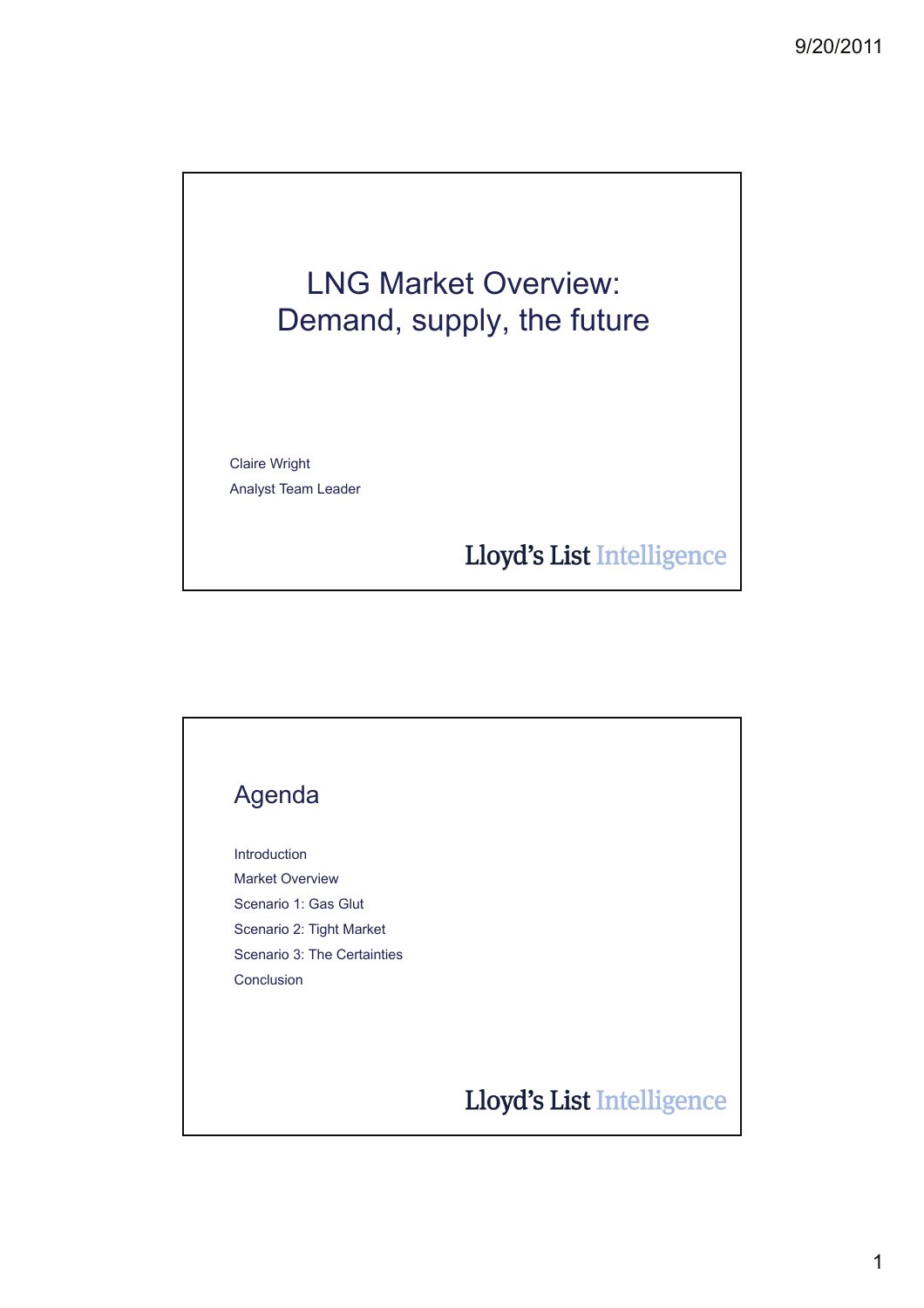

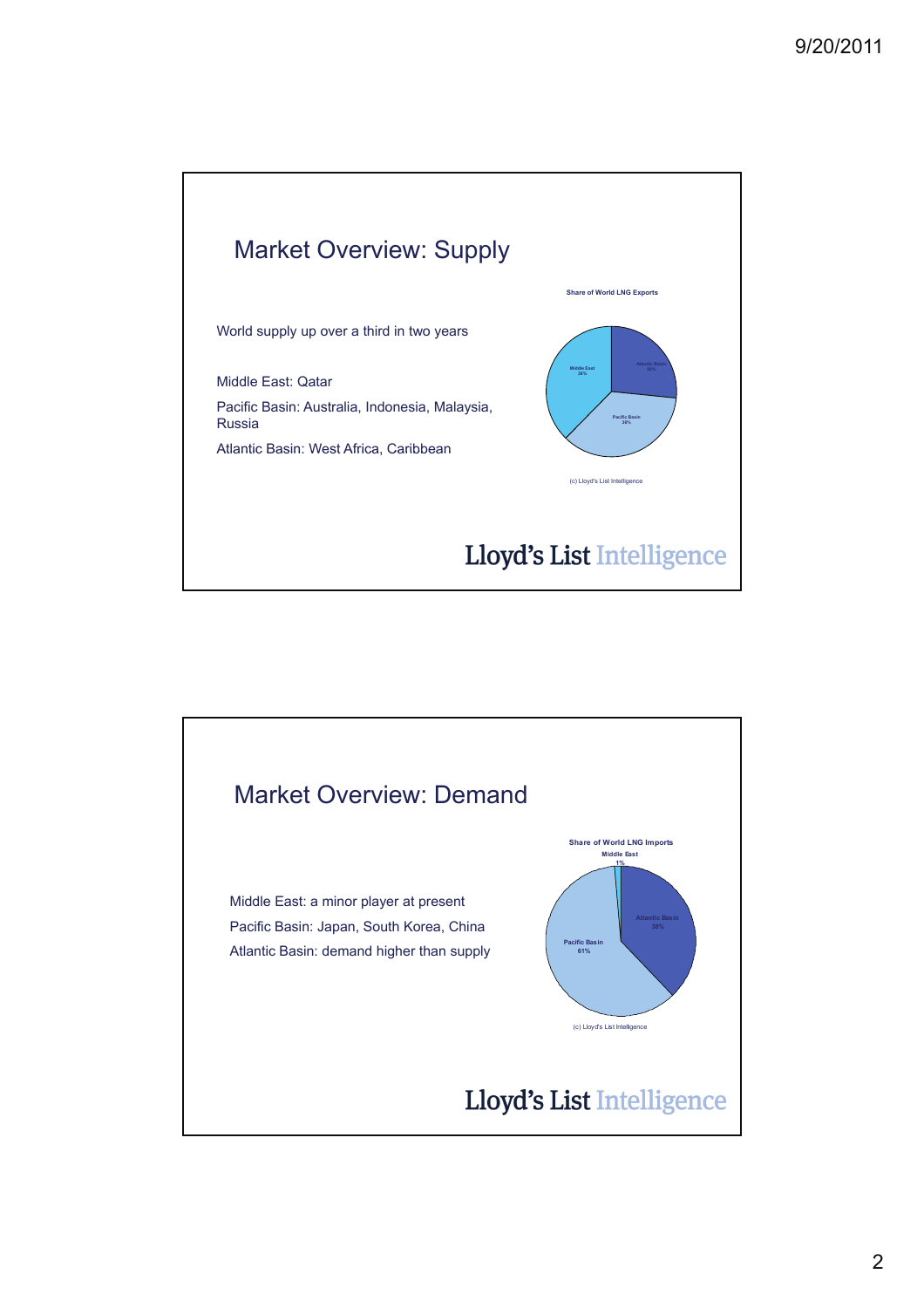

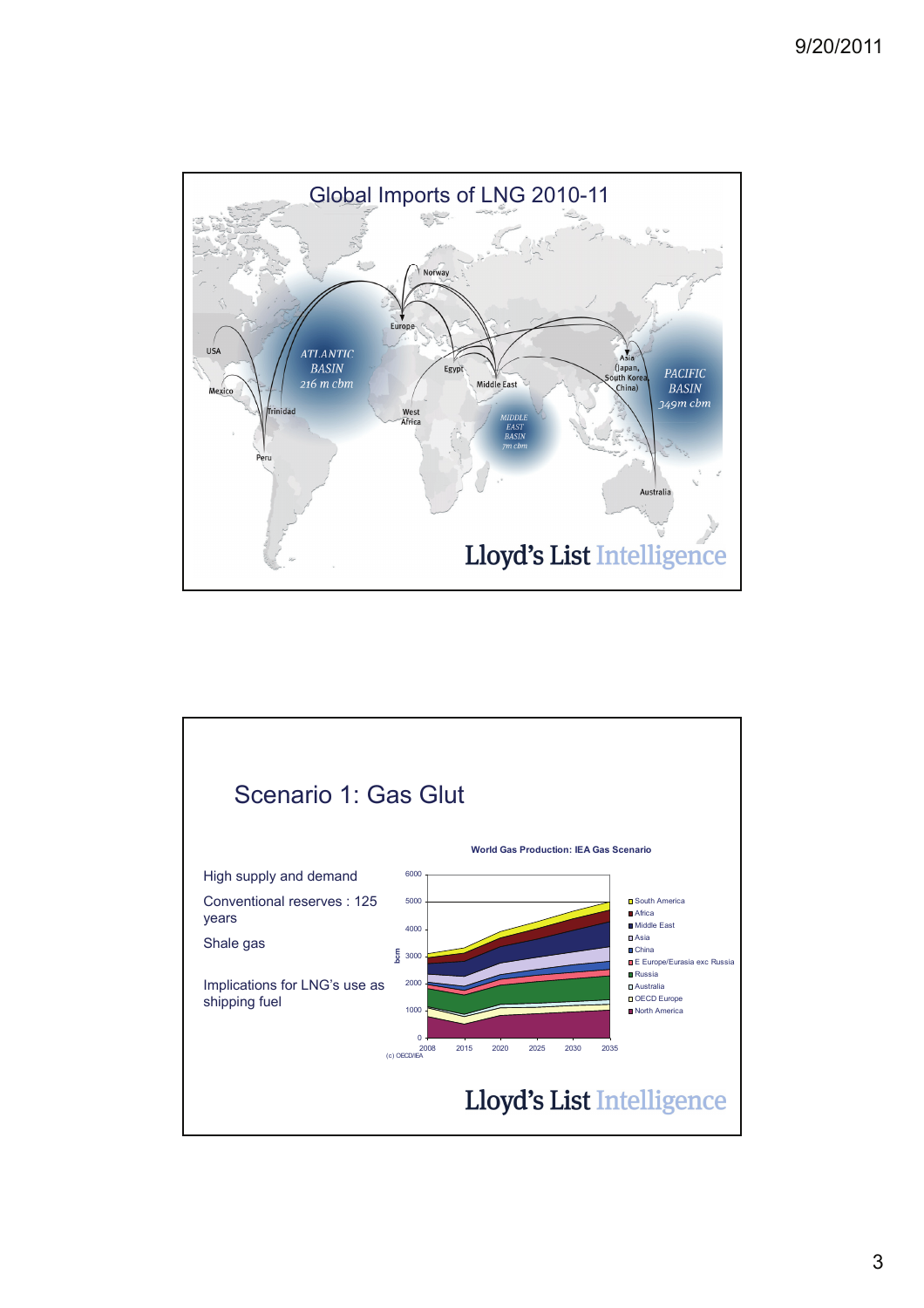#### Scenario 2: Tight Market

| Demand grows: China, India                  |                                    |
|---------------------------------------------|------------------------------------|
|                                             | Nuclear's unpopularity             |
| Shale gas:                                  | uncertainties                      |
|                                             | Supply tightens: Shale gas limited |
|                                             | Australia, Qatar, Iran?            |
|                                             | Atlantic Basin                     |
| <b>Vessel supply?</b>                       |                                    |
| Implications for LNG as a fuel for shipping |                                    |

### Lloyd's List Intelligence